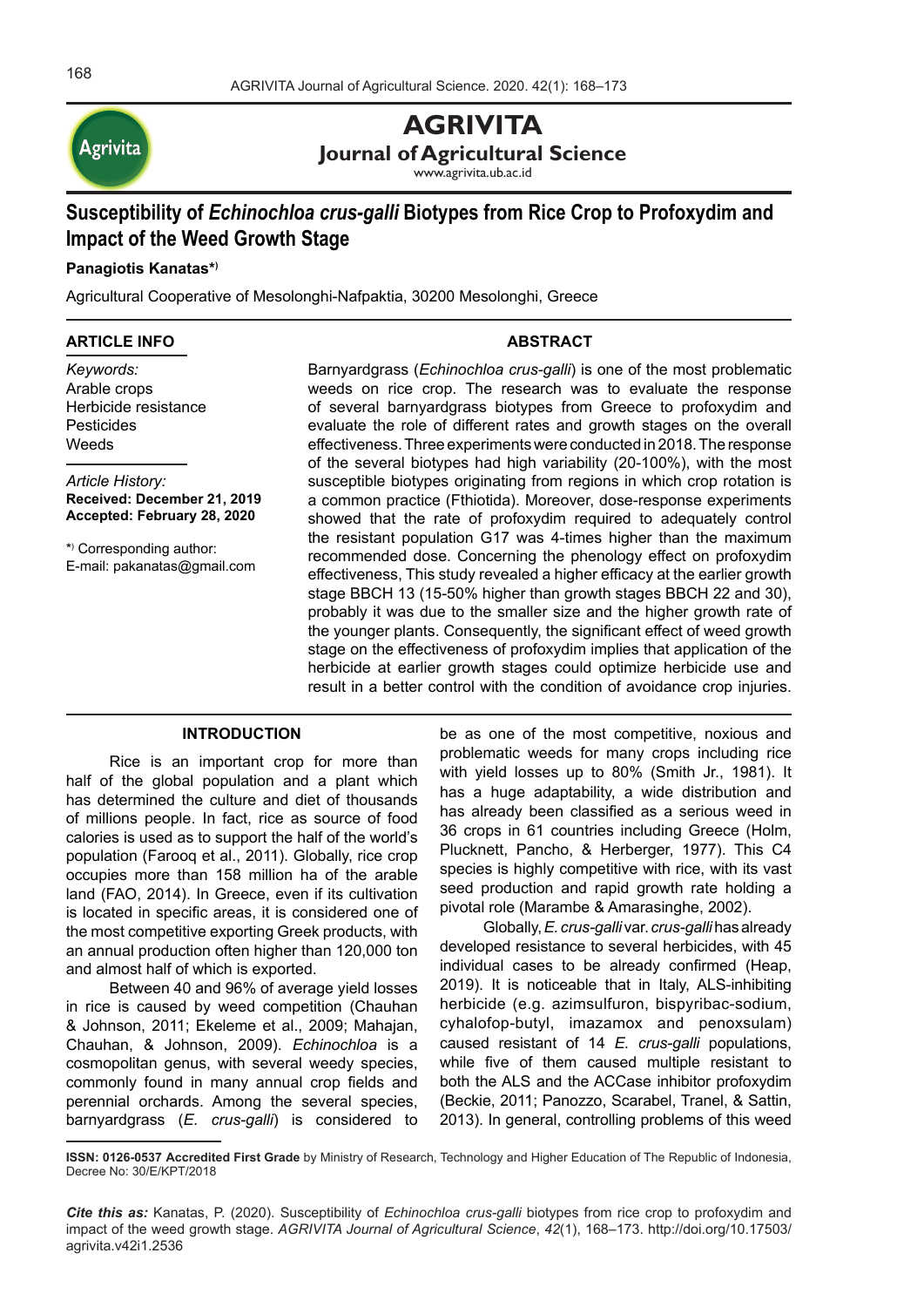are widespread in countries like Greece, Italy, Spain, Portugal and Turkey, while in general profoxydim was considered to be a good alternative.

Related to the difficulty of *Echinocloa* spp. to be controlled in Greece, this research was conducted to assess the occurrence of profoxydimresistant biotypes of barnyardsgrass from several areas. Specificly, this research was to evaluate the response of several barnyardgrass biotypes to profoxydim and evaluate the role of different rates and growth stages on the overall effectiveness.

#### **MATERIALS AND METHODS**

*E. crus-galli* seeds from 20 fields of rice crop were collected from August to September 2017, in the several prefectures of Greece such as Etoloakarnania (western Greece), Fthiotida (eastern Greece), Thessaloniki and Serres (northern Grece) and were labeled as G1, G2, …, G20 (Table 1). Poor control of barnyardgrass was occurred in some sites based on farmer complaints registered at local cooperatives. To get representative sample from each site, the seeds were collected from 10 to 20 plants. A biotype barnyardgrass that never been treated with profoxydim was also included and used in this research as the susceptible population.

**Table 1.** Collected *E. crus-galli* biotypes from the different areas (labels-codes are also shown in parentheses).

| <b>Region</b>  | Number (and codes) of collected<br>biotypes |  |  |
|----------------|---------------------------------------------|--|--|
| Etoloakarnania | 6 (G1, G2, G3, G4, G5, G6)                  |  |  |
| Fthiotida      | 5 (G7, G8, G9, G10, G11)                    |  |  |
| Serres         | 3 (G12, G13, G14)                           |  |  |
| Thessaloniki   | 6 (G15, G16, G17, G18, G19, G20)            |  |  |

There were four seeds from each biotype that sown into separated pots (15 cm diameter by 30 cm deep). Media were used an herbicide-free soil combined with a peat substrate (1:1, v/v). During the experiments, water mixed with 70 ml/pot of modified Hoagland's solution (0.25%) every week was applied for each plot (Hogland & Arnon, 1950). A photoperiod of 11-13 hours and air temperatures ranging from 24 to  $35^{\circ}$ C were kept to maintain the experiment. When seedlings had two tillers (BBCH 22), 0.2 kg profoxydim a.i./ha (1 l/ha of AURA 20 EC, BASF Agro B.V., Arnhem, NL) were sprayed by a custom-built, compressed-air, low pressure flat-fan nozzle experimental sprayer delivering herbicide

in 300 l/ha water at 250 kPa. As recommended rate at 1.0 l/ha, a non-ionic surfactant (Dash HC, BASF, Cheadle, UK) was added. At 14 days after treatment (DAT), fresh weight of aboveground plant biomass was calculated to present a percentage of the untreated control for each biotype. It was conducted twice.

Based on biomass reduction after spraying with profoxydim at 0.2 kg a.i./ha, biotypes were classified as potentially susceptible (higher than 70% reduction) and potentially resistant (less than 30% reduction) (Travlos & Chachalis, 2010; Urbano et al., 2007). Population number of susceptible, resistant and intermediate populations were two, one and two respectively used for dose-responses experiment. Populations were used to determine the herbicide rate needed for a 50% reduction in biomass ( $GR<sub>so</sub>$ ). It was conducted from July 6, 2018 to September 23, 2018 under air temperature between 22 to  $36^{\circ}$ C. Sowing was conducted as same as previously. Plant were treated with profoxydim at 0, 0.05, 0.1, 0.2, 0.4 and 0.8 kg a.i./ha, when reached BBCH 22 and it corresponded to 0, 1/4, 1/2, 1, 2 and 4 times as maximum recommended rate for profoxydim. The application of herbicide were conducted as previous description, and a completely randomized design was adopted in this experiment. Four replication per treatment were used and each pot was a replication. At 14 DAT, relative percentage for each biotype was recorded by the fresh weight of aboveground plant biomass calculation.

Spraying was conducted to evaluate the growth effect on plants at three phenological stages such as 1) seedlings with 3 leaves (BBCH 13), 2) plants with 2 tillers (BBCH 22) and, 3) plants at the beginning of stem elongation (BBCH 30). At the beginning of stem elongation, pseudostem and tillers were erect, first internode began to elongate and the top of inflorescence was at least 1 cm above tillering node. One for each of potential, susceptible and intermediate biotype were chosen based on the previous dose-response experiments. For the specific experiment there were selected Three *E. crus-galli* biotypes used for the specific experiment at similar type and rate of growths. A completely randomized design was adopted for three biotypes and growth stages, and it was replicated five times for each combination. The same equipment was used for all treatments as previous description. At 14 DAT, the reduction of fresh weight of aboveground plant biomass was calculated compared to control.

169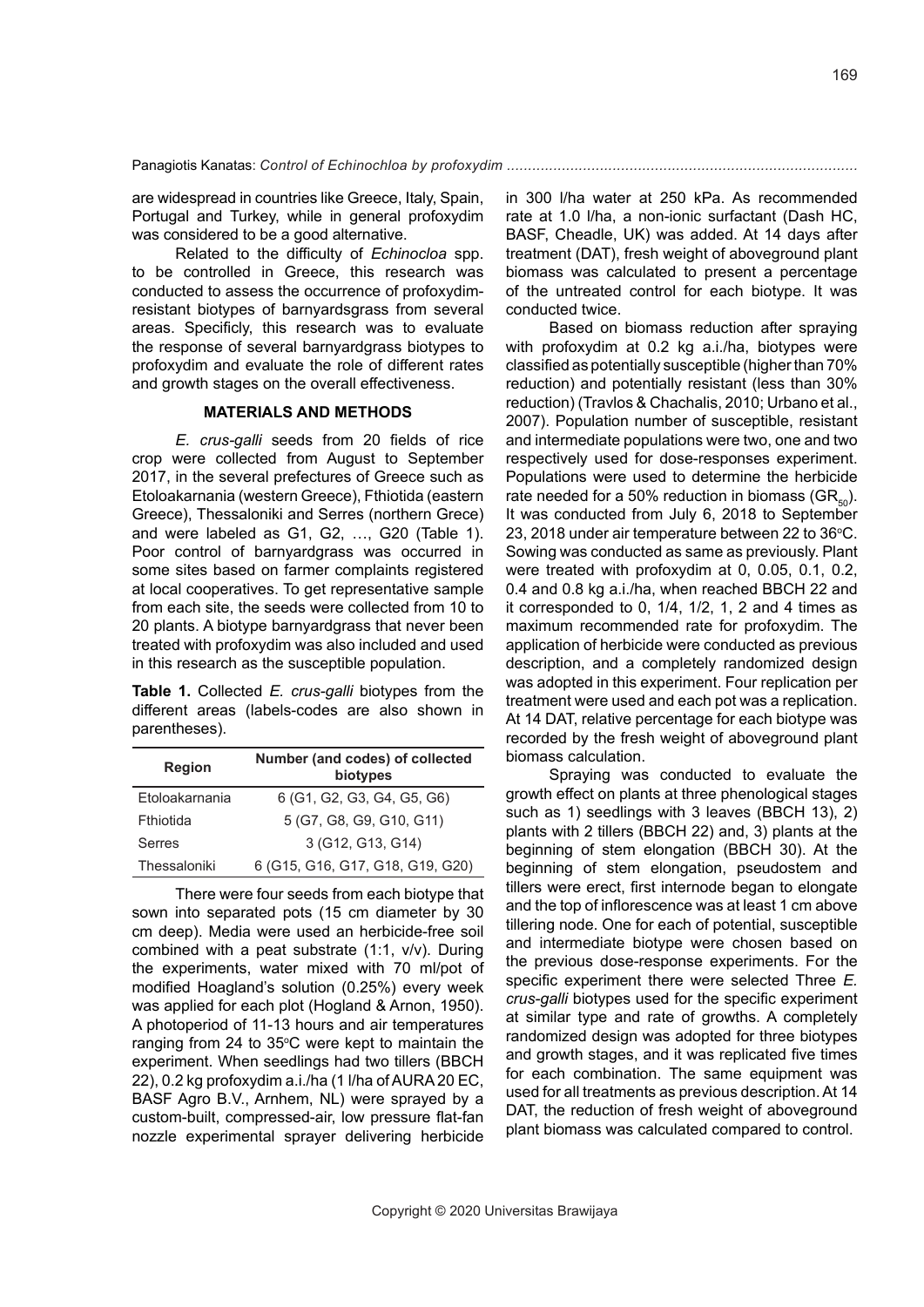The data were anallyzed by Analysis of Variance (ANOVA). If there were significance, posthoc test at 5% is conducted to calculated significance distance between each treatment. For the doseresponse data, Probit Analysis was adopted (Finney, 1952) to determine the dose resulting in a 50% reduction in plant growth ( $GR_{50}$ ). Normality test was used to evaluate each data before ANOVA, and further analyses. All analyses were conducted by Statistica 9.0 software package (StatSoft, Inc. 2300 East 14th Street, Tulsa, OK74104, USA).

## **RESULTS AND DISCUSSION**

This study confirmed significant differences in biomass reduction in response to profoxydim at the registered dose, collected from different locations in Greece. In particular, biomass reduction of the several biotypes was ranged from 20 to 100% of the untreated control of each biotype (Fig. 1). The name of the biotype is adjusted to the name of the region. Fig. 1 describe biomass reduction (compared with the untreated control) for the several biotypes at 14 DAT.

According to the classification proposed by Travlos & Chachalis (2010) and Urbano et al. (2007) and the results of the present study, 12 barnyardgrass biotypes showed mean plant biomass 30% lower than the untreated control biomass and were considered potentially susceptible, whereas 2 biotypes exhibited plant biomass 70% higher than the untreated controls and can be characterized as potentially resistant (Table 2). It has to be noted that the potentially resistant populations were confined to Etoloakarnania prefecture, while all biotypes from Fthiotida region were potentially susceptible, probably due to the crop rotation which is a common practice in this area (Travlos, Apostolidis, Tsekoura, Cheimona, & Antonopoulos, 2019).





| Category*               | Percentage of studied biotypes |  |  |
|-------------------------|--------------------------------|--|--|
| Potentially susceptible | 60                             |  |  |
| Intermediate            | 30                             |  |  |
| Potentially resistant   | 10                             |  |  |
| Total                   | 100                            |  |  |

Remarks: \* Potentially susceptible = biomass reduction > 70% relative to untreated control; Intermediate = biomass reduction 30-70%; Potentially resistant = biomass reduction < 30%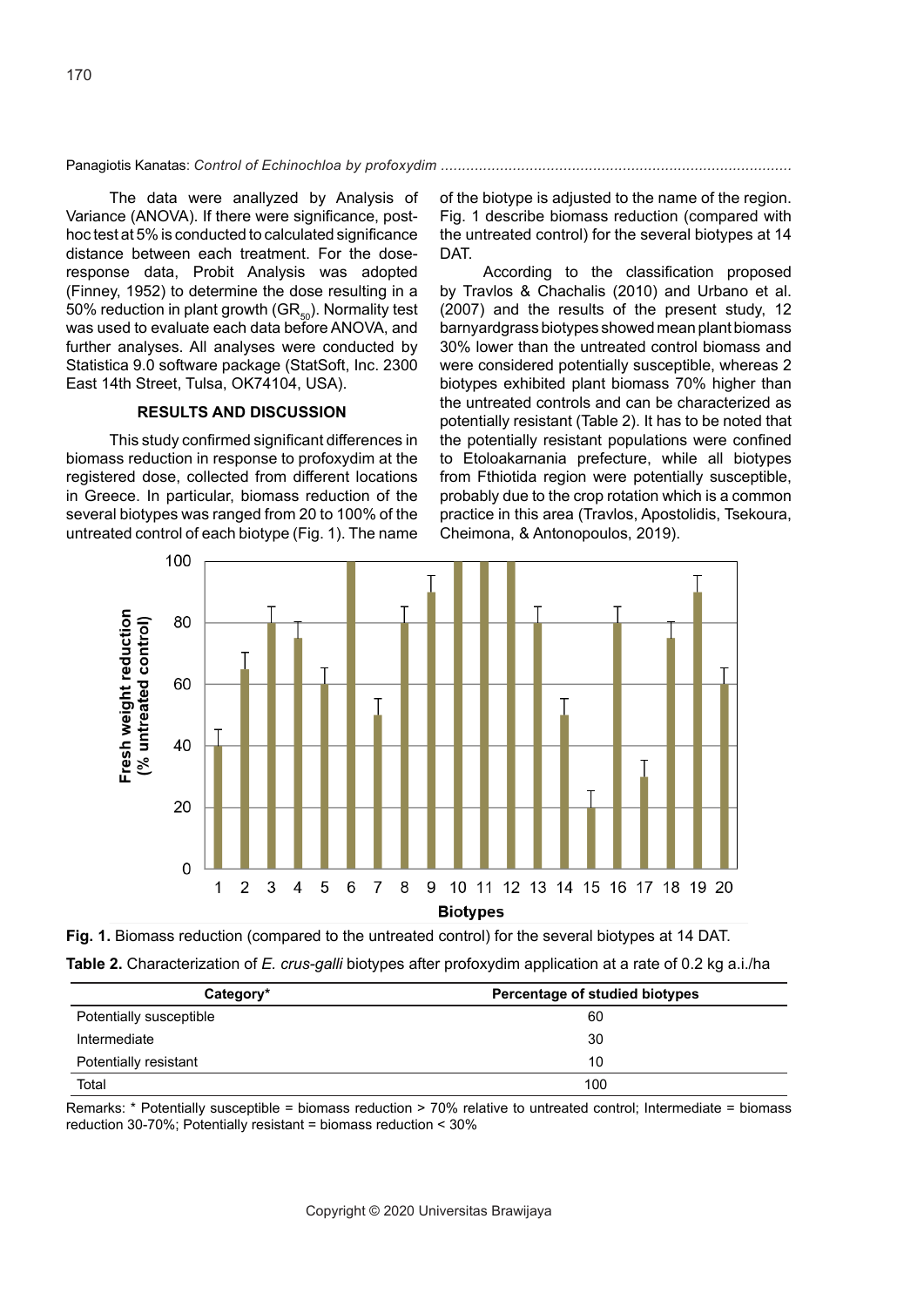In a previous study, Vasilakoglou, Dhima, & Gitsopoulos (2018) found that profoxydim applied at the recommended dose resulted in a very good control (> 90%) of seven biotypes of late watergrass (*Echinochloa phyllopogon*) from northern Greece. Matzenbacher, Kalsing, Menezes, Barcelos, & Merotto Junior (2013) also found that profoxydim effectively controlled resistant barnyardgrass biotypes to other herbicides, while there was a clear evidence of synergism between profoxydim and cyhalofop.

Dose-response experiment revealed significant differences in the response of the five selected biotypes. Particularly, G6 and G9 were susceptible biotypes, G2 and G20 intermediate and G17 resistant to profoxydim. It has to be noted that the rate required to adequately control the resistant population was 4 times higher than the maximum recommended dose (Table 3). Moreover,  $GR_{50}$  value for the resistant biotype (G17) was more than 10 times higher than the corresponding values for the most susceptible biotype (G6).

**Table 3.** Biomass reduction (% of the untreated control) for one resistant, two susceptible and two intermediate biotypes of *E. crus-galli* in response to increasing profoxydim rate

| Profoxydim rate | <i>E. crus-galli</i> biotypes |                  |                  |                 |                  |
|-----------------|-------------------------------|------------------|------------------|-----------------|------------------|
| (kg/ha)         | G2<br>G6                      | G9               | G17              | G20             |                  |
| 0               | 0 <sup>a</sup>                | 0 <sup>a</sup>   | 0 <sup>a</sup>   | O <sup>a</sup>  | Ŋа               |
| 0.05            | 30 <sup>b</sup>               | 60 <sup>b</sup>  | 50 <sup>b</sup>  | 5 <sup>b</sup>  | 20 <sup>b</sup>  |
| 0.1             | 40 <sup>b</sup>               | 80 <sub>ab</sub> | 75c              | 15 <sup>c</sup> | $40^\circ$       |
| 0.2             | $65^\circ$                    | 100c             | 90 <sup>d</sup>  | 30 <sup>d</sup> | 60 <sup>d</sup>  |
| 0.4             | 75c                           | 100c             | 100 <sup>d</sup> | 40 <sup>d</sup> | $85^{\circ}$     |
| 0.8             | 100 <sup>d</sup>              | 100c             | 100 <sup>d</sup> | 75 <sup>e</sup> | 100 <sup>f</sup> |

Remarks: Means followed by different case letters in each column are significantly different according to Fischer's LSD test  $(P < 0.05)$ 

In regards to the phenology effect of barnyardgrass on profoxydim effectiveness, our study resulted in some very interesting data. In particular, for all three biotypes there was a higher efficacy at the earlier growth stages, probably it was due to the smaller size and the higher growth rate of the younger plants (Table 4). This finding is in agreement with previous studies on *Echinochloa*  spp. and other weed species (Kalsing et al., 2017; Travlos & Chachalis, 2010; Urbano et al., 2007). It has also to be noted that this trend was obvious even for the resistant population (G17), despite the fact that the overall control was significantly lower than that of the susceptible population (G6). Consequently, the present study revealed the importance of early herbicide application as stated in previous studies and several weed species (Travlos et al., 2018).

**Table 4.** Control of several *E. crus-galli* biotypes (% biomass reduction related to the untreated control) at 14 DAT after profoxydim application at different growth stages: BBCH 13 (3 leaves), BBCH 22 (2 tillers) and BBCH 30 (beginning of stem elongation)

| Growth stage | G6               | G17             | G20             |
|--------------|------------------|-----------------|-----------------|
| BBCH 13      | 100 <sup>a</sup> | $40^\circ$      | 70 <sup>e</sup> |
| BBCH 22      | 100 <sup>a</sup> | 30 <sup>c</sup> | 60 <sup>e</sup> |
| BBCH 30      | 85 <sup>b</sup>  | 10 <sup>d</sup> | 20 <sup>f</sup> |

Remarks: Means followed by the same letter within each column are not significantly different according to Fisher's LSD test at  $P < 0.05$ 

According to Vasilakoglou, Dhima, & Gitsopoulos (2018), the level of resistance of weeds like late watergrass indicated a very high risk of rice monoculture in specific areas of Greece with a shift in weed flora to more resistant biotypes and therefore herbicide and crop rotation are among the practices that should be promoted. This research findings also confirmed significant differences between the several biotypes with an ongoing problem of resistance development. Consequently, the integration of various weed management approaches along with chemical control is strongly recommended towards an effective, sustainable, and long-term weed control (Beckie, 2011; Chahal & Jhala, 2015).

#### **CONCLUSION AND SUGGESTION**

The results of the present study study suggest that there is an issue of barnyardgrass resistance to the herbicide profoxydim. The response of the several tested biotypes was variable, with the most susceptible biotypes originating from regions in which crop rotation is a common practice. Furthermore, the significant effect of weed growth stage on the effectiveness of profoxydim implies that application of herbicides at earlier growth stages could optimize herbicide use and result in a better control as long as crop injuries are avoided.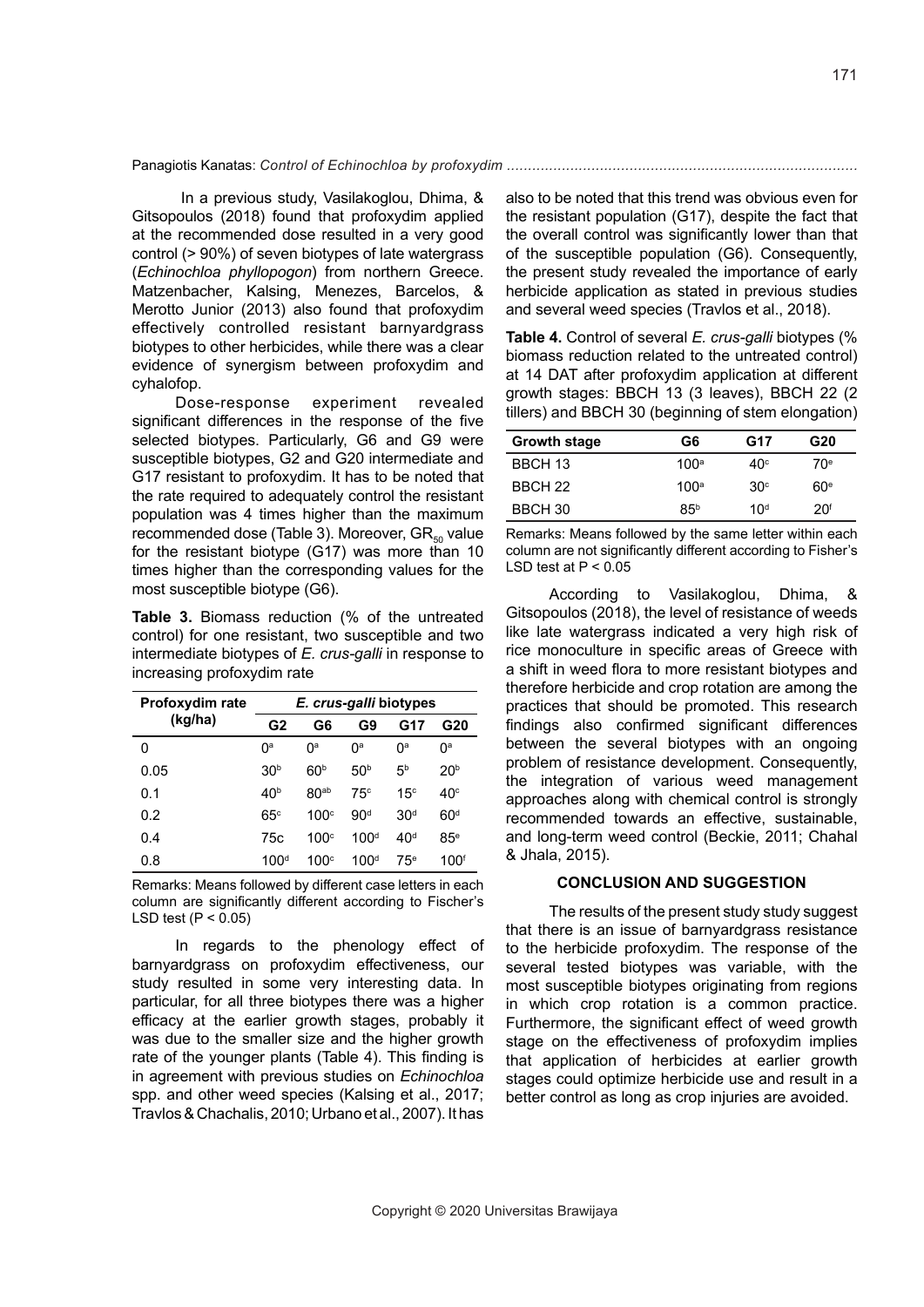Panagiotis Kanatas: *Control of Echinochloa by profoxydim ...................................................................................* 

# **ACKNOWLEDGEMENT**

The author would like to express his highest gratitude to the Editor in Chief and anonymous reviewers for their constructive comments and suggestions.

## **REFERENCES**

- Beckie, H. J. (2011). Herbicide-resistant weed management: Focus on glyphosate. *Pest Management Science*, *67*(9), 1037–1048. https://doi.org/10.1002/ps.2195
- Chahal, P. S., & Jhala, A. J. (2015). Herbicide programs for control of glyphosate-resistant volunteer corn in glufosinate-resistant soybean. *Weed Technology*, *29*(3), 431–443. https://doi. org/10.1614/wt-d-15-00001.1
- Chauhan, B. S., & Johnson, D. E. (2011). Ecological studies on *Echinochloa crus-galli* and the implications for weed management in direct-seeded rice. *Crop Protection*, *30*(11), 1385–1391. https://doi. org/10.1016/j.cropro.2011.07.013
- Ekeleme, F., Kamara, A. Y., Oikeh, S. O., Omoigui, L. O., Amaza, P., Abdoulaye, T., & Chikoye, D. (2009). Response of upland rice cultivars to weed competition in the savannas of West Africa. *Crop Protection*, *28*(1), 90–96. https://doi. org/10.1016/j.cropro.2008.09.006
- FAO. (2014). *FAOSTAT data production*. Food and Agriculture Organization of the United Nations.<br>Retrieved from http://www.fao.org/faostat/ from http://www.fao.org/faostat/ en/#data
- Farooq, M., Siddique, K. H. M., Rehman, H., Aziz, T., Lee, D.-J., & Wahid, A. (2011). Rice direct seeding: Experiences, challenges and opportunities. *Soil and Tillage Research*, *111*(2), 87–98. https://doi. org/10.1016/j.still.2010.10.008
- Finney, D. J. (1952). *Probit analysis: A statistical treatment of the sigmoid response curve* (2nd ed.). Cambridge: Cambridge University Press.
- Heap, I. (2019). *The International survey of herbicide resistant weeds*. International Herbiside-Resistant Weed Database. Retrieved from http://weedscience.org/summary/species. aspx?WeedID=78
- Hogland, D. R., & Arnon, D. I. (1950). *The water culture method for growing plants without soil*. *Agriculture*. Berkeley, CA: College of Agriculture, University of California.
- Holm, L. G., Plucknett, D. L., Pancho, J. V., & Herberger, J. P. (1977). *The World's worst weeds: Distribution*

*and biology*. Honolulu, Hawaii: University Press of Hawaii.

- Kalsing, A., Tronquini, S. M., Mariot, C. H. P., da Silva Rubin, R., Da Cas Bundt, A., Fadin, D. A., & Marques, L. H. (2017). Susceptibility of *Echinochloa* populations to cyhalofop-butyl in Southern region of Brazil and impact of the weed phenology on its efficacy of control. *Ciência Rural*, *47*(4), e20160839. https://doi. org/10.1590/0103-8478cr20160839
- Mahajan, G., Chauhan, B. S., & Johnson, D. E. (2009). Weed management in aerobic rice in Northwestern indo-gangetic plains. *Journal of Crop Improvement*, *23*(4), 366–382. https://doi. org/10.1080/15427520902970458
- Marambe, B., & Amarasinghe, L. (2002). Propanilresistant barnyardgrass [*Echinochloa crus-galli* (L.) Beauv.] in Sri Lanka: Seedling growth under different temperatures and control. *Weed Biology and Management*, *2*(4), 194–199. https://doi. org/10.1046/j.1445-6664.2002.00068.x
- Matzenbacher, F. O., Kalsing, A., Menezes, V. G., Barcelos, J. A. N., & Merotto Junior, A. (2013). Rapid diagnosis of resistance to imidazolinone herbicides in barnyardgrass (*Echinochloa crus-galli*) and control of resistant biotypes with alternative herbicides. *Planta Daninha*, *31*(3), 645–656. https://doi.org/10.1590/s0100- 83582013000300016
- Panozzo, S., Scarabel, L., Tranel, P. J., & Sattin, M. (2013). Target-site resistance to ALS inhibitors in the polyploid species *Echinochloa crusgalli*. *Pesticide Biochemistry and Physiology*, *105*(2), 93–101. https://doi.org/10.1016/j. pestbp.2012.12.003
- Smith Jr., R. J. (1981). Weeds of major economic importance in rice and yield losses due to weed competition. In *Weed Control in Rice* (pp. 1–31). Manila: International Rice Research Institute. Retrieved from http://agris.fao.org/agris-search/ search.do?recordID=XB8110640
- Travlos, I. S., & Chachalis, D. (2010). Glyphosate-resistant hairy fleabane (*Conyza bonariensis*) is reported in Greece. *Weed Technology*, *24*(4), 569–573. https://doi.org/10.1614/wt-d-09-00080.1
- Travlos, I. S., Apostolidis, V., Tsekoura, A., Cheimona, N., & Antonopoulos, N. (2019). Efficacy of the herbicide florpyrauxifen-benzyl against biotypes of *Echinochloa* spp. and *Cyperus difformis* resistant to other herbicides. Paper presented at *Proceedings of the 20th Scientific Conference*